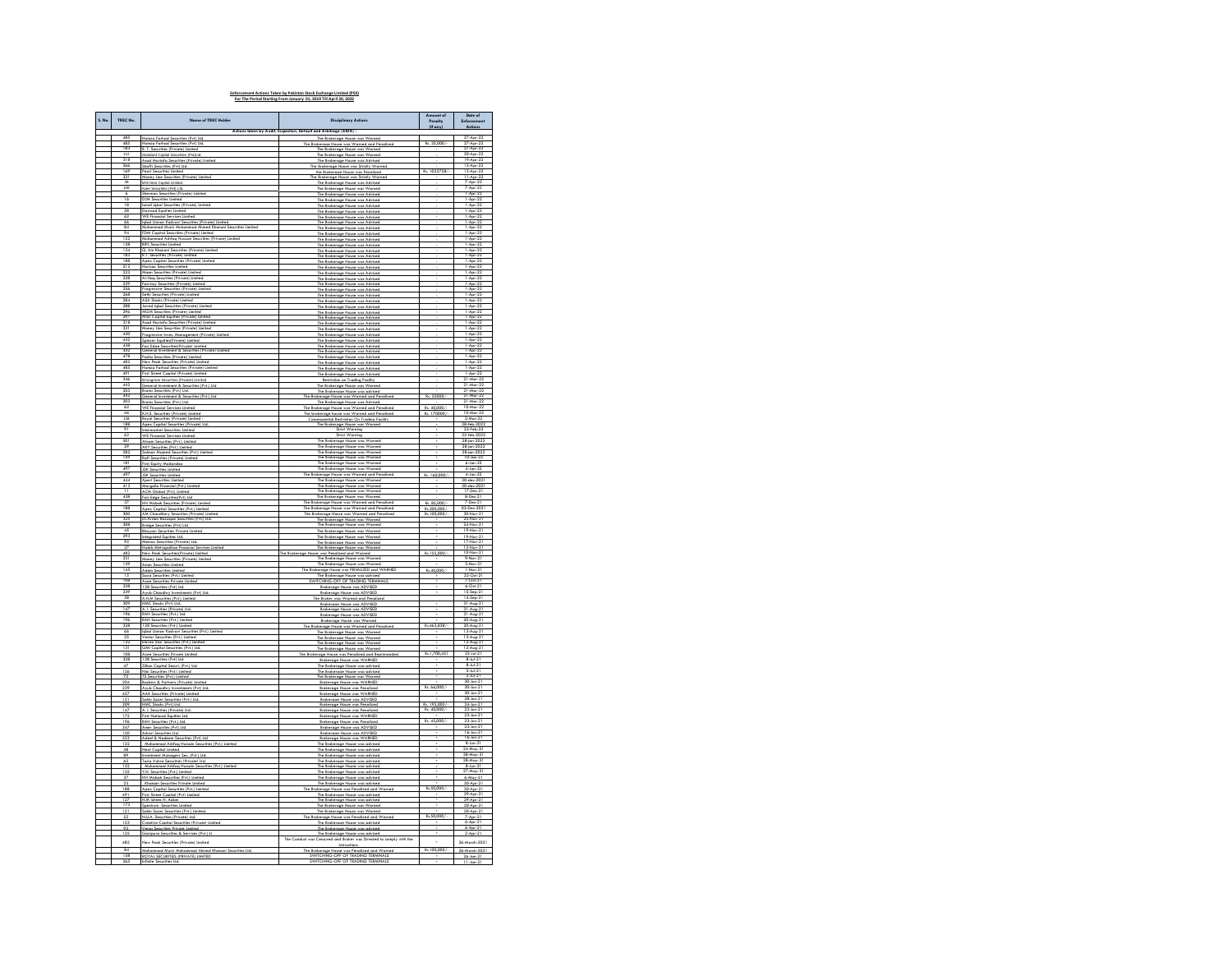| S. No. | TREC No. | Name of TREC Holder                               | <b>Disciplinary Actions</b>                                              | Amount of<br>Penalty<br>$(E \text{ env})$ | Date of<br>Enforcement<br>Artinns |
|--------|----------|---------------------------------------------------|--------------------------------------------------------------------------|-------------------------------------------|-----------------------------------|
|        | 223      | Morro Securities (Pvt ) Ltd.                      | The Brokerage House was PENAUZED and WARNED                              | Rs.30.000/-                               | 3.New.20                          |
|        | 256      | Procressive Securities (Pvt.) Ltd.                | Brokerage House was WARNED                                               |                                           | 15-Dec-20                         |
|        | 284      | ASA Stocks (Pvt ) Ltd.                            | Brokerage House was WARNED                                               | $\overline{\phantom{a}}$                  | 15-Dec-20                         |
|        | 339      | Khawaia Securities (Pvt.) Ltd.                    | Brokerage House was WARNED                                               | ٠                                         | 15-Dec-20                         |
|        | 58       | Dawood Eauities Ltd.                              | <b>Renkernne House was WARNED</b>                                        | ٠                                         | 15.Dec.20                         |
|        | 179      | CONTINENTAL CAPITAL MANAGEMENT (PVT) LIMITED      | SWITCHING, OFF OF TRADING TERMINALS.                                     | ٠                                         | 3.Nev.20                          |
|        | 134      | Q. AIN KHANANI SECURITIES (PVT.) LIMITED          | SWITCHING-OFF OF TRADING TERMINALS                                       |                                           | 3.Nev.20                          |
|        | 122      | M. ASHFAQ HUSSAIN SECURITIES (PVT.) LIMITED       | SWITCHING-OFF OF TRADING TERMINALS                                       | ٠                                         | 10.Nev.20                         |
|        | 193      | AKHAI SECURITIES (PVT.) LIMITED - TRE CERTIFICATE | SWITCHING, OFF OF TRADING TERMINALS.                                     |                                           | 10-Nov-20                         |
|        | 1.47     | 4   Securities (Put )   td                        | SWITCHING OFF OF TRADING TERMINALS OF TRE CERTIFICATE HOLDERS<br>OF PSX  | ÷                                         | 29-Oct-20                         |
|        | 294      | Yesir Mehmood Securities (Put) Ital               | Brokerage House was ADVISED                                              | ٠                                         | 13-Aug-2020                       |
|        | 63       | Al Habib Capital Markets (Pvt) Ltd.               | Brokerage House was ADVISED                                              |                                           | 4-Aug-20                          |
|        | 98       | Feistenda Conital Sacu (Pvt ) Ltd.                | <b>Renkarnna House was WARNED</b>                                        | $\overline{\phantom{a}}$                  | 30-14-20                          |
|        | 19       | AKD Securities Ltd.                               | Brokerage House was ADVISED                                              | ٠                                         | $21 - 14 - 20$                    |
|        | 1.40     | M.M. Securities (Pvt.) Ltd.                       | <b>Renkerman House was ADVISED</b>                                       | ٠                                         | $21 - 14 - 20$                    |
|        | 116      | Patel Securities (Pvt.) Ltd.                      | Trading Terminals Suspended                                              | $\overline{\phantom{a}}$                  | $14 - 14 - 20$                    |
|        | 223      | Moon Securities (Pvt ) Limited                    | Renkarona House was strictly WARNED                                      | $\overline{\phantom{a}}$                  | 30-Jun-20                         |
|        | 129      | Treasus Securities Limited                        | <b>Renkerman House was ADVISED</b>                                       | $\overline{\phantom{a}}$                  | 8.lin.20                          |
|        | 234      | Value Stock & Commodities (Pvt.) Limited          | The Brokerage house was warned                                           | ٠                                         | $2-$ Jun- $20$                    |
|        | 112      | Standard Capital Securities (Pvt.) Ltd.           | The Brokerage house was warned                                           | $\overline{\phantom{a}}$                  | $2-$ Jun- $20$                    |
|        | 197      | Lakhani Securities (Pvt.) Ltd.                    | The Brakerage house was advised                                          | ٠                                         | 15-Jun-20                         |
|        | 193      | Akhai Securities (Pvt.) Ltd.                      | SWITCHING-OFF OF TRADING TERMINALS OF TRE CERTIFICATE HOLDERS<br>OF PSX  | ٠                                         | 17-Mor-20                         |
|        | 497      | JSK Securities Ltd.                               | SWITCHING OFF OF TRADING TERMINALS OF TRE CERTIFICATE HOLDERS.<br>OF BEY | ٠                                         | 17-Mor-20                         |
|        | 12       | <b>Relignce Securities Limited</b>                | Suspension of TRE Certificate                                            | $\overline{\phantom{a}}$                  | 14-Feb-20                         |
|        | 46       | Fortune Securities Limited                        | <b>Renkernne House was WARNED</b>                                        | ٠                                         | 12-Feb-20                         |
|        | 98       | Federanda Constal Securi (Pvt ) Ltd.              | Brokerage House was WARNED                                               | ٠                                         | 12-Feb-20                         |
|        | 15       | Sava Securities (Pvt.) Ltd.                       | Brokerage House was WARNED                                               | ÷                                         | 11-Feb-20                         |
|        | 42       | Iron Comital Monogenera (Pvt) Ital                | Brokerage House was WARNED                                               | $\overline{\phantom{a}}$                  | 11-Feb-20                         |
|        | 45       | Rhmyred Securities (Private) Ltd.                 | <b>Renkernne House was WARNED</b>                                        | ٠                                         | 11-Feb-20                         |
|        | 108      | Aree Securities Private Limited                   | SWITCHING, OFF OF TRADING TERMINALS                                      | ٠                                         | 10-Feb-20                         |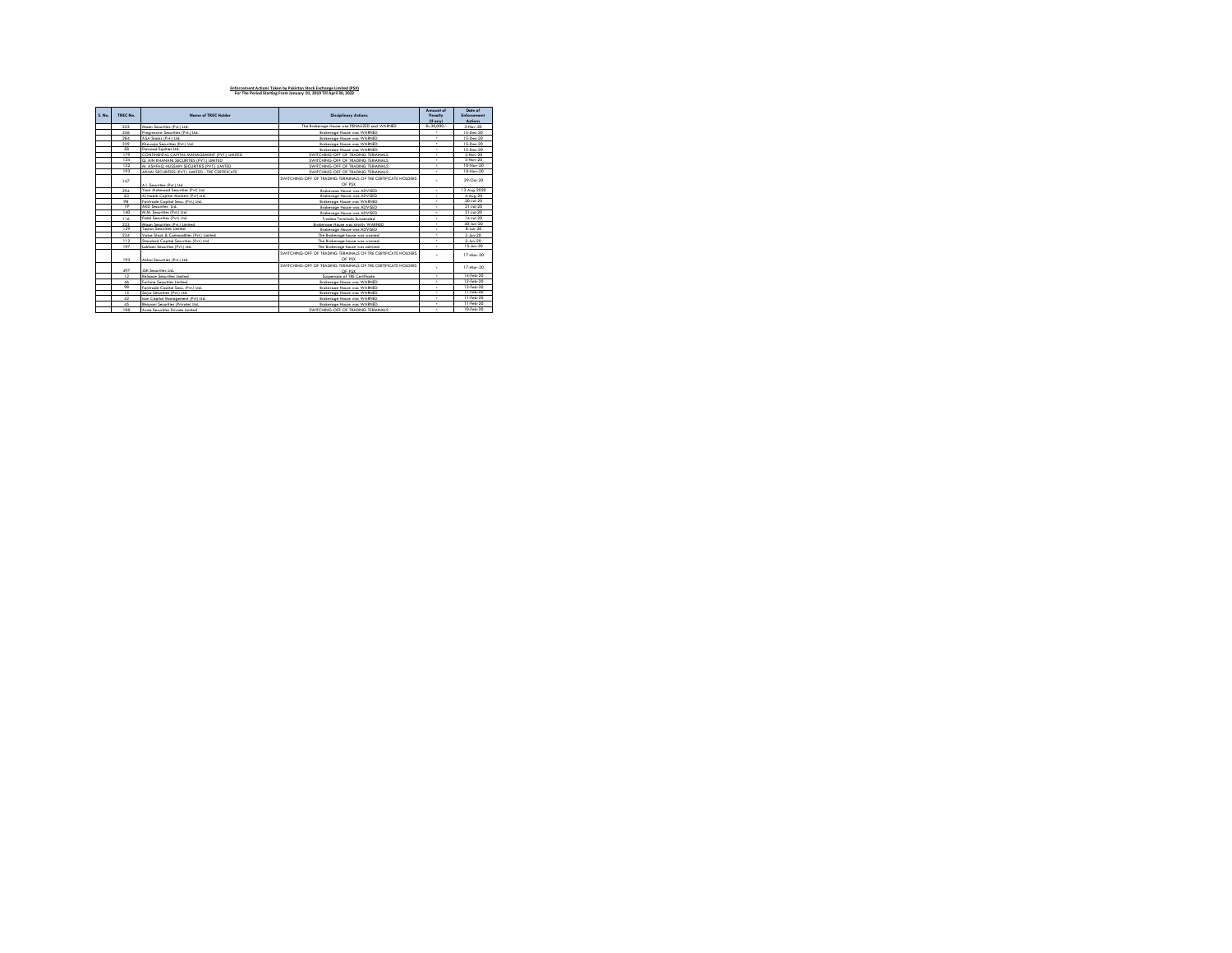| S. No. | TREC No. | <b>Name of TREC Holder</b>                          | <b>Disciplinary Actions</b>                               | Amount of                | Date of                    |
|--------|----------|-----------------------------------------------------|-----------------------------------------------------------|--------------------------|----------------------------|
|        |          |                                                     |                                                           | Pengity                  | Enforcement                |
|        | 50       |                                                     |                                                           | (If anv)                 | <b>Actions</b><br>7-Feb-20 |
|        | 88       | Lrif Hahih<br>Fawad Yusuf Securities (Private) Ltd. | Brokerage House was Advised<br>Brokerage House was WARNED | ÷                        | 7-Feb-20                   |
|        | 166      | 8 & 8 Securities (Pvt.) Ltd                         | Brokerage House was WARNED                                |                          | 7-Feb-20                   |
|        | 196      | RAH Securities (Pvt.) Ltd.                          | Brokerage House was WARNED                                | ٠                        | 7-Feb-20                   |
|        | 234      | Value Stock and Commodities (Pvt) Ltd.              | Brokerage House was WARNED                                | ٠                        | 7-Feb-20                   |
|        | 72       | <b>TS Securities (Private) Ltd.</b>                 | Brokerage House was WARNED                                | $\overline{\phantom{a}}$ | 7-Feb-20                   |
|        | 173      | Spectrum Sec.Ltd.                                   | <b>Brokerage House was ADVISED</b>                        | ÷.                       | $6 - Jan - 20$             |
|        | 275      | Rahat Securities Ltd.                               | Brokerage House was WARNED                                |                          | 13-Jan-20                  |
|        | 309      | HMC Stocks (Pvt) Ltd.                               | The Brokerage House was PENALIZED and WARNED              | Rs.30,000/               | 13-Jan-20                  |
|        | 481      | Riaz Ahmed Securities (Pvt) Ltd.                    | Brokerage House was WARNED                                | $\cdot$                  | 20-Jan-20                  |
|        | 139      | Asian Securities Limited                            | Brokerage House was ADVISED                               | ×                        | 27-Jan-20                  |
|        | 112      | Standard Capital Securities (Pvt.) Ltd.             | <b>Brokerage House was WARNED</b>                         | ×                        | 30-Jan-20                  |
|        | 124      | EFG Hermes Pakistan Limited                         | Brokerage House was WARNED                                | ×                        | 30-Jan-20                  |
|        | 444      | Xpert Securities Limited                            | SWITCHING-OFF OF TRADING TERMINALS                        | ä,                       | 18-Nov-19                  |
|        | 297      | MSD Capital Equities (Pvt.) Limited                 | SWITCHING-OFF OF TRADING TERMINALS                        |                          | 18.Nev.19                  |
|        | 25       | Vector Securities (Pvt.) Ltd.                       | Brokerage House was WARNED                                |                          | 22-Oct-19                  |
|        | 48       | Next Capital Limited                                | <b>Brokerage House was WARNED</b>                         | ÷.                       | 22-Oct-19                  |
|        | 52       | N.U.A. Securities (Private) Ltd.                    | Brokerage House was WARNED                                |                          | 29-Oct-19                  |
|        | 61       | Abbasi Securities (Private) Ltd.                    | Renkernne House was ADVISED                               |                          | 29-Oct-19                  |
|        | 68       | Zafar Securities (Pvt.) Ltd.                        | Brokerage House was PENALIZED and WARNED                  | Rs. 100,000/-            | 29-Oct-19                  |
|        | 77       | Best Securities (Private) Ltd                       | Brokerage House was PENALIZED and WARNED                  | Rs.20.000/-              | 28-Oct-19                  |
|        | 94       | FDM Capital Securities (Pvt.)Ltd                    | Brokerage House was WARNED                                |                          | 24-Oct-19                  |
|        | 117      | Fikree's Private Limited                            | Brokerage House was WARNED                                |                          | 24-Oct-19                  |
|        | 121      | Solim Senar Sacurities (Pvt) Ltd.                   | Brokerage House was WARNED                                | ä,                       | 28-Oct-19                  |
|        | 148      | Oriental Securities (Private) Ltd.                  | Brokerage House was WARNED                                |                          | 22-Oct-19                  |
|        | 150      | Askeri Sacurities Ltd.                              | Brokerage House was ADVISED                               |                          | 18-Oct-19                  |
|        | 162      | Abg Ali Habib Securities(Pvt.) Ltd.                 | Brokerage House was WARNED                                | ×                        | 24-Oct-19                  |
|        | 166      | Topline Securities Limited.                         | <b>Brokerage House was WARNED</b>                         | $\sim$                   | 28-Oct-19                  |
|        | 173      | Spectrum Sec.Ltd.                                   | Brokerage House was WARNED                                | ×                        | 21-Oct-19                  |
|        | 221      | Millennium Brokerage (Pvt.) Limited                 | <b>Brokerage House was WARNED</b>                         | $\cdot$                  | 24-Oct-19                  |
|        | 224      | K & I Global Capital (Pvt.) Ltd.                    | Brokerage House was WARNED                                | ×                        | 24-Oct-19                  |
|        | 251      | MND investment (Pvt) Ltd.                           | <b>Brokerage House was WARNED</b>                         |                          | 25-Oct-19                  |
|        | 265      | Infinite Securities Ltd.                            | Brokerage House was WARNED                                | ä,                       | 24-Oct-19                  |
|        | 275      | Rahat Securities Ltd.                               | Brokerage House was WARNED                                |                          | 24-Oct-19                  |
|        | 309      | HMC Stocks (Pvt) Ltd.                               | <b>Brokerage House was WARNED</b>                         |                          | 25-Oct-19                  |
|        | 311      | Abbasi & Company (Pvt) Ltd.                         | Brokerage House was WARNED                                |                          | 28.0m.19                   |
|        | 328      | 128 Securities (Pvt) Ltd                            | <b>Brokerage House was ADVISED</b>                        |                          | 28-Oct-19                  |
|        | 330      | Muhammad Amer Riaz Securities (Pvt) Ltd             | <b>Brokerage House was WARNED</b>                         |                          | 28-Oct-19                  |
|        | 3.46     | Strongman Securities (Pvt) Ltd.                     | Brokerage House was WARNED                                |                          | 22-Oct-19                  |
|        | 3.47     | Amer Securities (Pyt) Ltd.                          | Brokerage House was PENALIZED and WARNED                  | Rs.20.000/-              | 25-Oct-19                  |
|        | 350      | Guirez Securities (Pvt) Ltd.                        | Brokerage House was WARNED                                |                          | 21-Oct-19                  |
|        | 189      | PERVEZ AHMED CAPITAL (PRIVATE) LIMITED              | SWITCHING-OFF OF TRADING TERMINALS                        |                          | 7-Oct-19                   |
|        | 62       | WE Financial Services Limited                       | Switching-off of trading terminals                        |                          | 11-Sep-19                  |
|        | 490      | <b>BABA Equities (Pvt.) Limited</b>                 | Switching-off of trading terminals                        | τ                        | 16-Sep-19                  |
|        | 485      | Hamza Farhad Securities (Pvt.) Limited              | Switching-off of trading terminals                        | ×.                       | 19-Sep-19                  |
|        | 237      | IAK Securities (Private.) Limited                   | Switching-off of trading terminals                        | ä,                       | $16 - 14 - 19$             |
|        | 12       | Reliance Securities Limited                         | Switching-off of trading terminals                        | ×                        | 18-Jun-19                  |
|        | 58       | Dawood Equities Limited                             | Switching-off of trading terminals                        | ×                        | 26-Jun-19                  |
|        | 108      | Azee Securities Private Limited                     | Switching-off of trading terminals                        | $\sim$                   | 26-lin-19                  |
|        | 57       | First Capital Equities Limited                      | Switching-off of trading terminals                        | ×                        | 16-May-19                  |
|        | 148      | Oriental Securities (Private) Limited               | The Brokerage House was Advised                           | ×                        | 27-May-19                  |
|        | 187      | SAZ Capital Securities (Private) Limited            | The Brokerage House was Advised                           |                          | 30-Apr-19                  |
|        | 153      | Creative Capital Securities (Private) Limited       | The Brokerage House was Advised                           |                          | 30-Apr-19                  |
|        | 56       | Nael Capital (Private) Limited                      | The Brokerage House was Advised                           |                          | 30-Apr-19                  |
|        | 199      | Insight Securities (Private) Limited                | The Brokerage House was Advised                           |                          | 30-Apr-19                  |
|        | 212      | Horizon Securities Limited                          | The Brokerage House was Advised                           |                          | R. Mov. 19                 |
|        | 221      | Millennium Brokerage (Private) Limited              | The Brokerage House was Advised                           |                          | 8-May-19                   |
|        | 228      | Al-Hag Securities (Private) Limited                 | The Brokerage House was Advised                           |                          | 8-May-19                   |
|        | 275      | <b>Rebel Securities Limited</b>                     | The Brokerage House was Advised                           | τ                        | 8-May-19                   |
|        | 294      | Yasir Mahmood Securities (Private) Limited          | The Brokerage House was Advised                           | l,                       | 8-May-19                   |
|        | 311      | Abbasi & Company (Private) Limited                  | The Brokerage House was Advised                           |                          | $8-May-19$                 |
|        | 410      | Zahid Latif Khan Securities (Private) Limited       | The Brokerage House was Advise                            |                          | $3-May-19$                 |
|        | 438      | Fair Edge Securities(Private) Limited               | The Brokerage House was Advised                           |                          | $3-May-19$                 |
|        | 478      | Pasha Securities (Private) Limited                  | The Brokerage House was Advised                           |                          | 3-May-19                   |
|        | 482      | New Peak Searities(Private) Limited                 | The Brokerage House was Advised                           | k,                       | 3-May-19                   |
|        | 523      | Falki Capital (Private) Limited                     | The Brokerage House was Advised                           | ٠                        | 3-May-19                   |
|        | 61       | Abbasi Securities (Pvt) Ltd.                        | The Brokerage House was Warned                            | $\sim$                   | 30-Apr-19                  |
|        | 88       | Fawad Yusuf Securities (Private) Limited            | The Brokerage House was PENALIZED and WARNED              | Rs.50,000/-              | 30-Apr-19                  |
|        | 16       | DJM Securities (Pvt.) Ltd.                          | The Brokerage House was Warned                            |                          | 24-Apr-19                  |
|        | 107      | Seven Star Securities (Private) Limited             | The Brokerage House was Warned                            | $\sim$                   | 18-Apr-19                  |
|        | 481      | Riaz Ahmed Securities (Private) Limited             | The Brokerage House was Warned                            |                          | 18-Apr-19                  |
|        | 204      | A.N Equities (Pvt) Ltd.                             | The Brokerage House was PENALIZED and WARNED              | Rs.50,000/-              | 16-Apr-19                  |
|        | 490      | Baba Equities (Pvt) Limited.                        | The Brokerage House was Warned                            |                          | $15-Aor-19$                |
|        | 339      | Khawaja Securities (Pvt.) Ltd.                      | The Brokerage House was Warned                            |                          | 8-Apr-19                   |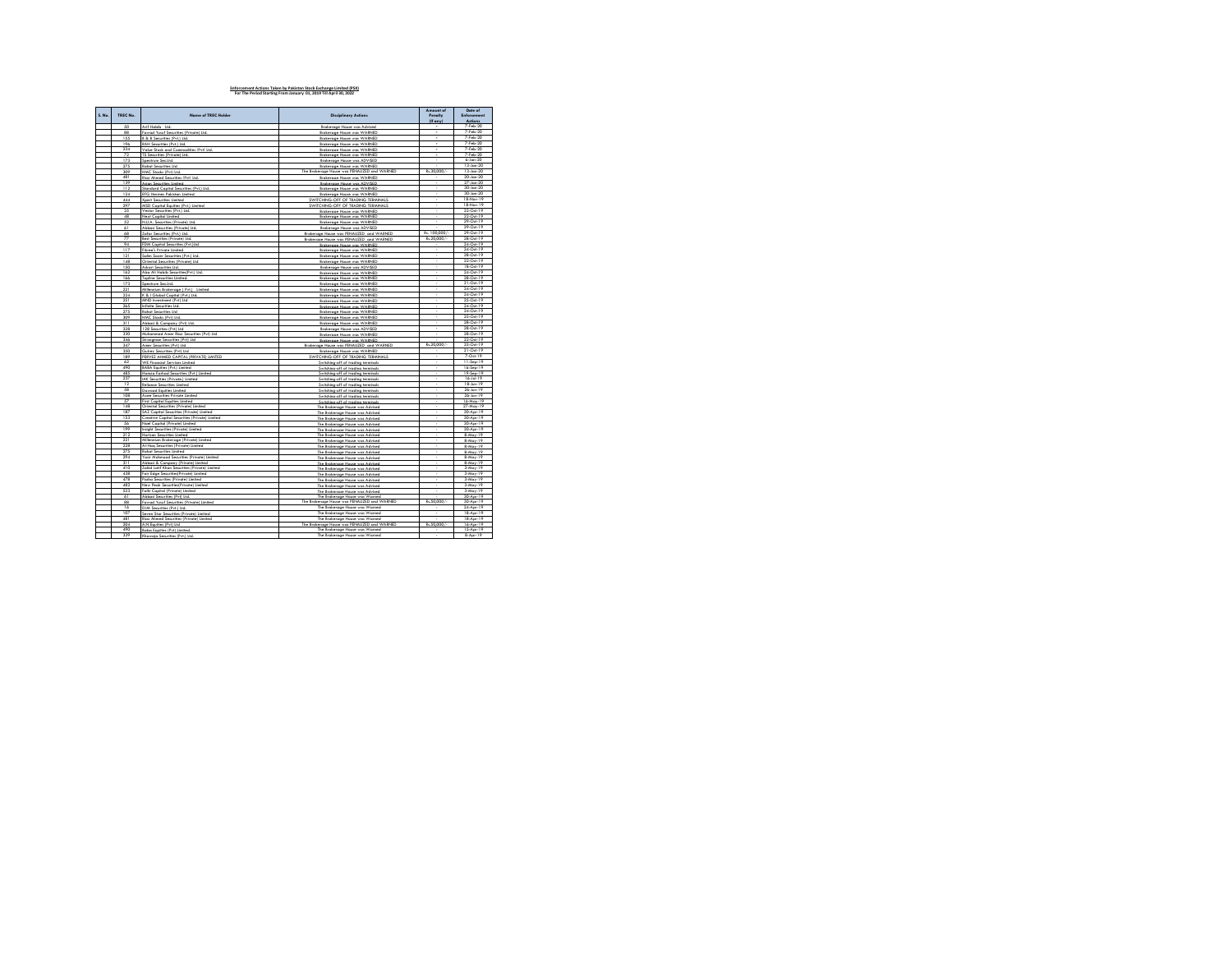| S. No. | TREC No.        | Name of TREC Holder                                                          | <b>Disciplinary Actions</b>                                                                            | Amount of<br>Pengity | Date of<br>Enforcement |
|--------|-----------------|------------------------------------------------------------------------------|--------------------------------------------------------------------------------------------------------|----------------------|------------------------|
|        |                 |                                                                              |                                                                                                        | (If any)             | Actions                |
|        | 1.58            | Royal Securities (Private) Limited                                           | The Brokerage House was Warned                                                                         |                      | 8-Apr-19               |
|        | 523             | Falki Capital Private Limited                                                | The Brokerage House was Warned                                                                         |                      | $5-Apr-19$             |
|        | 55              | Shajar Capital Pakistan Private Limited                                      | The Brokerage House was Warned                                                                         | Pv 691 500/-         | 3-Apr-19               |
|        | 221             | Millennium Brokerage (Private)Limited                                        | The Brokerage House was PENALIZED and WARNED                                                           |                      | 3-Apr-19               |
|        | 266<br>120      | Shaffi Securities (Pvt) Ltd<br>Alfalah Securities (Private) Limited          | The Brokerage House was Warned<br>The Brokerage House was Warned                                       |                      | 2-Apr-19<br>2-Apr-19   |
|        | 140             | M.M. Securities (Private) Limited                                            | The Brokerage House was Warned                                                                         |                      | 2-Apr-19               |
|        | 150             | Askari Securities Limited                                                    | The Brokerage House was Warned                                                                         |                      | $2-Apr-19$             |
|        | 466             | Unex Securities (Private) Limited                                            | The Brokerage House was Warned                                                                         |                      | 2-Apr-19               |
|        | 223             |                                                                              |                                                                                                        | Rs.40,000/-          | 27-Mar-19              |
|        |                 | Aaan Securities (Pvt.) Limited                                               | The Brokerage House was Warned and Financial Penalty was Imposed                                       |                      |                        |
|        | 42              | ICON Capital Management (Pvt) Ltd.                                           | The Brokerage House was WARNED                                                                         |                      | 27-Mar-19              |
|        | $\overline{10}$ | iakarwala Capital Sec.(Pvt.) Ltd.                                            | The Brokerage House was WARNED                                                                         |                      | 27-Mar-19              |
|        | 100             | Elixir Securities Pak, (Pvt.) Ltd.                                           | The Brokerage House was Advised                                                                        |                      | 20-Mar-19              |
|        | 176             | Muhammad Salim Kasmani Securities (Private)Limited                           | The Brokerage House was Warned and Financial Penalty was Imposed                                       | Rs.50.000/-          | 18-Mar-19              |
|        | 102             | Growth Securities (Pvt.) Limited                                             | The Brokerage House was Warned and Financial Penalty was Imposed                                       | Rs.20,000/-          | 18-Mar-19              |
|        | 91              | <b>Intermarket Securities Limited</b>                                        | The Brokerage House was WARNED                                                                         |                      | 18-Mar-19              |
|        | 284             | <b>ASA Stocks Private Limited</b>                                            | The Brokerage House was Warned and Financial Penalty was Imposed                                       | Rs. 533.500/-        | $1-Mar-19$             |
|        | 229             | Fairway Securities Private Limited                                           | The Brokerage House was Warned and Financial Penalty was Imposed                                       | Rs. 995.000/-        | 1-Mar-19               |
|        | 267             | <b>Bismillah Securities (Pvt.) Limited</b>                                   | The Brokerage House was WARNED                                                                         |                      | 1-Mar-19               |
|        | 179             |                                                                              |                                                                                                        | Rs. 20.000/-         | 1.Mov.19               |
|        |                 | Continental Capital Management (Pvt.) Limited                                | The Brokerage House was Warned and Financial Penalty was Impased                                       |                      |                        |
|        | 46              | Fortune Securities Limited                                                   | The Brokerage House was Advised                                                                        |                      | 26.Feb.19              |
|        | 297             | MSD Capital Equities (Pvt) Ltd.                                              | The Brokerage House was WARNED                                                                         |                      | 26-Feb-19              |
|        | 28              | Ghani Osman Securities (Pvt.) Ltd.                                           | The Brokerage House was WARNED                                                                         |                      | 20-Feb-19              |
|        | 143<br>517      | Saao Capital (Private) Ltd.<br>outh Asian Securities (Pvt.) Ltd.             | The Brokerage House was WARNED                                                                         |                      | 20-Feb-19<br>18-Feb-19 |
|        | 224             | K & I Global Capital (Private.) Limited.                                     | Switching off of trading terminals                                                                     |                      | 22-Jan-19              |
|        | 275             | Rahat Securities Limited                                                     | The Brokerage House was Warned                                                                         |                      | 22-Jan-19              |
|        | 332             | Trust Securities & Brokerage Limited.                                        | The Brokerage House was Warned                                                                         |                      | 22-Jan-19              |
|        | 337             | A B M Securities (Private) Limited                                           | The Brokerage House was Warned<br>The Brokerage House was Warned                                       |                      | 22-Jan-19              |
|        | 290             | K.H.S. Securities (Private) Limited                                          | uspersion of Tradin                                                                                    |                      | $16$ -Jan-19           |
|        | 309             | HMC Stocks (Private) Limited.                                                | Suspension of Trading Terminals                                                                        |                      | 16-Jan-19              |
|        |                 |                                                                              |                                                                                                        |                      |                        |
|        | 12<br>239       | Relignce Securities Limited.<br>Ayub Chaudhry Investments (Private) Limited. | The Brokerage House was Warned and Financial Penalty was Imposed                                       | Rs.430,000/-         | 14-Jan-19<br>14-Dec-18 |
|        | 261             | M.F. Stocks (Private) Limited.                                               | The Brokerage House was Warned<br>The Brokerage House was Warned                                       |                      | 14-Dec-18              |
|        | 288             | Javed Iqbal Securities (Private) Limited                                     | The Brokerage House was Warned and Financial Penalty was Imposed                                       | Rs.20.000/-          | 14-Dec-18              |
|        | 420             | Procressive Inves, Management (Private) Limited.                             | The Brokerage House was Warned                                                                         |                      | 14-Dec-18              |
|        | 497             | <b>JSK Securities Limited</b>                                                | The Brokerage House was W.                                                                             |                      | 14-Dec-18              |
|        | 256             | Procressive Securities (Private) Limited                                     | The Brokerage House was Warned and Financial Penalty was Imposed                                       | Rs.30.000/-          | 13-Dec-18              |
|        | 297             | MSD Capital Equities (Private) Limited.                                      | The Brokerage House was Warned and Financial Penalty was Imposed                                       | Rs.80.000/-          | 13-Dec-18              |
|        | 36              | Time Securities (Private.) Limited.                                          | The Brokerage House was Warned                                                                         |                      | 12-Dec-18              |
|        | 143             | Sono Conital (Private) Limited                                               | The Brokerage House was Warned                                                                         |                      | 10-Dec-18              |
|        | 211             | Share Center (Private) Limited                                               | The Brokerage House was Wa                                                                             |                      | 10-Dec-18              |
|        | 294             | Yasir Mahmood Securities (Private) Limited                                   | The Brokerage House was Warned                                                                         |                      | 10-Dec-18              |
|        | 350             | Guirez Securities (Private) Limited                                          |                                                                                                        | Rs.20.000/-          | 10-Dec-18              |
|        |                 |                                                                              | The Brokerage House was Warned and Financial Penalty was Imposed                                       |                      |                        |
|        | 28              | Ghani Osman Securities (Private.) Limited.                                   | The Brokerage House was Warned                                                                         |                      | 7-Dec-18               |
|        | 35              | Surmawala Securities (Private) Limited.                                      | The Brokerage House was Wa                                                                             |                      | 6-Dec-18               |
|        | 62              | <b>WE Financial Services Limited.</b>                                        | The Brokerage House was Warned and Financial Penalty was Imposed                                       | Rs.140.000/-         | 22-Nov-18              |
|        | 124             | EFG Hermes Pokistan Limited                                                  | The Brokerage House was Warned                                                                         |                      | 22-Nov-18              |
|        | 191             | Market 786 (Private) Limited.                                                |                                                                                                        | Rs.40,000/-          | 22-Nov-18              |
|        |                 |                                                                              | The Brokerage House was Warned and Financial Penalty was Imposed                                       |                      |                        |
|        | 432<br>208      | Spinzer Equities(Private) Limited<br>RUC Securities (Private.) Limited.      | The Brokerage House was Warned and Financial Penalty was Imposed<br>Switching-off of trading terminals | Rs.115,845/-         | 19-Nov-18<br>16-Nov-18 |
|        | 296             | <b>MGM Securities (Private) Limited</b>                                      | The Brokerage House was Warned                                                                         |                      | 15-Nov-18              |
|        | 48              | Next Conital Limited                                                         | The Brokerage House was Warned                                                                         |                      | 14.Nev.18              |
|        | 181             | First Eauty Moderabe                                                         | The Brokerage House was Wr                                                                             |                      | 9-Nov-18               |
|        | 286             | Dosslani's Securities (Private) Limited                                      | The Brokerage House was Warned and Financial Penalty was Imposed                                       | Rs.170.000/-         | 7-Nov-18               |
|        | 232             | Arif Latif Securities (Private) Limited                                      | The Brokerage House was Warned and Financial Penalty was imposed                                       | Rs.50.000/-          | 5-Nov-18               |
|        | R               | Optimus Capital Management (Private.) Limited.                               | The Renkerning House was Women                                                                         |                      | 1-Nov-18               |
|        | 145             | dam Securities Limited.                                                      | The Brokerage House was Warned and Financial Penalty was Impased                                       | Rs.40,000/-          | 1-Nov-18               |
|        | 186             | Muhammed Taria Moti Sec. (Private.) Limited.                                 |                                                                                                        | Rs. 20,000/-         | 1-Nov-18               |
|        | 194             | <b>MRA Securities Limited.</b>                                               | The Brokerage House was Warned and Financial Penalty was Imposed                                       | Rs.120.000/-         | 1-Nov-18               |
|        |                 |                                                                              | The Brokerage House was Warned and Financial Penalty was Imposed                                       |                      |                        |
|        | $^{24}$         | ASDA Securities (Private.) Limited.                                          | The Brokerage House was Warned and Financial Penalty was Impased                                       | Rs.60,000/-          | 25-Oct-18              |
|        | $\overline{77}$ | Best Securities (Private) Limited.                                           | The Brokerage House was Warned and Financial Penalty was Imposed                                       | Rs.40,000/-          | 25-Oct-18              |
|        | 121             | Salim Sozer Securities (Private.) Limited.                                   | Switching off of trading terminals                                                                     |                      | 17-Oct-18              |
|        | 98              | Fairtrade Capital Securities (Private.) Limited.                             | The Brokerage House was Warned                                                                         |                      | 10-Oct-18              |
|        | 166             | Topline Securities Limited.                                                  | The Brokerage House was Warned                                                                         |                      | 10-Oct-18              |
|        | 57              | First Capital Equities Limited.                                              | Switching-off of trading terminals                                                                     |                      | $9-0a-18$              |
|        | 46              | Cortune Securities Limited                                                   | The Brokerage House was Warned and Financial Penalty was Imposed                                       | Rs.20.000/-          | 25-Sep-18              |
|        | 183             | <b>PT</b> Securities (Private ) limited                                      | The Brokerage House was Warned                                                                         |                      | 25-Sen-18              |
|        | Á               | Sherman Securities (Private.) Limited                                        | The Brokerage House was Wa                                                                             |                      | 18-Sep-18              |
|        | 188             | Apex Capital Sec. (Private.) Limited.                                        | Switching-off of trading terminals                                                                     |                      | 18-Sep-18              |
|        | 236             | Techno Fundamental Securities (Private) Limited                              | The Brokerage House was Warned                                                                         |                      | 18-Sep-18              |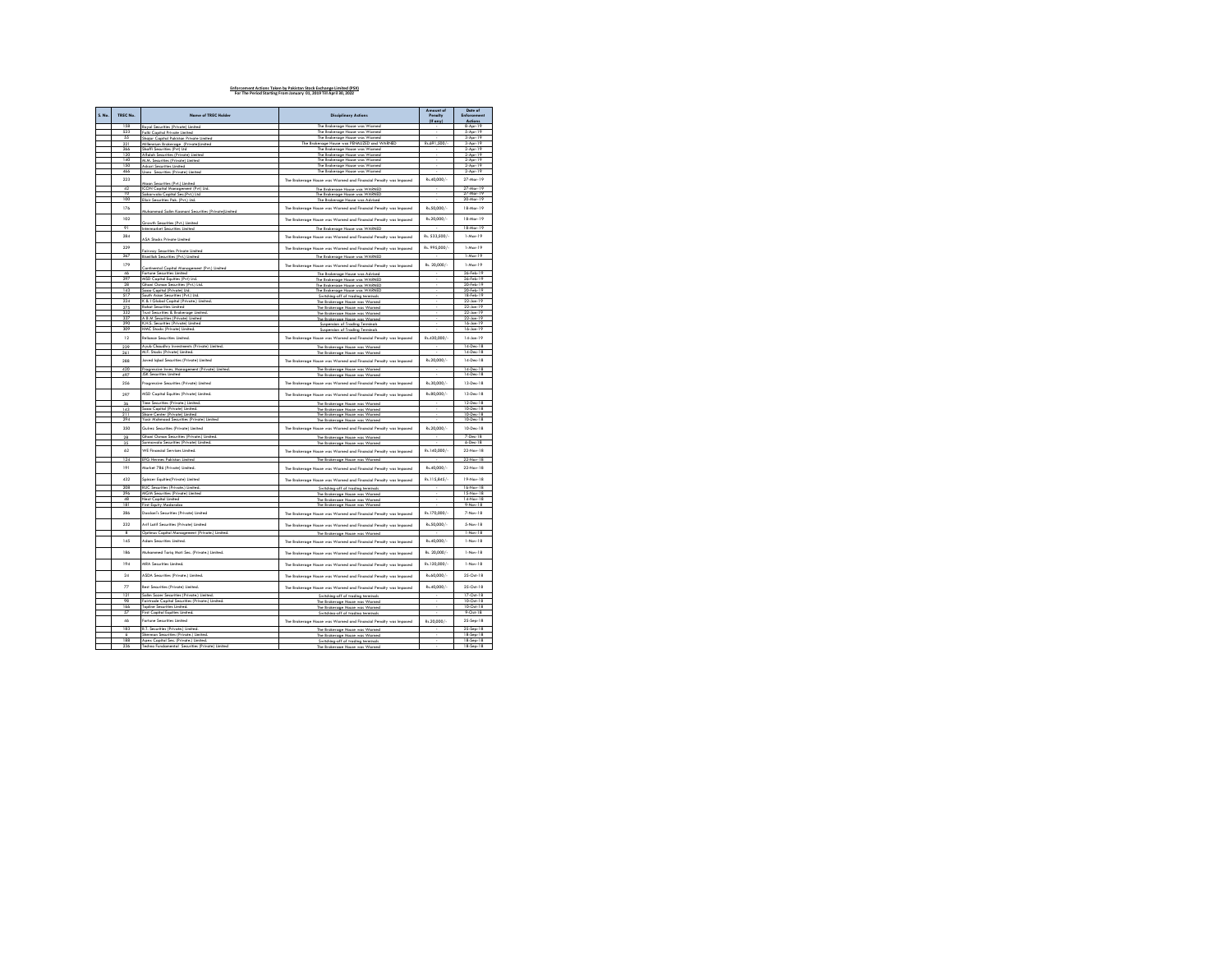| S. No. | TREC No. | Name of TREC Holder                              | <b>Disciplinary Actions</b>                                      | <b>Amount</b> of<br>Pengity<br>$(E \text{ env})$ | Date of<br>Enforcement<br>Artinns |
|--------|----------|--------------------------------------------------|------------------------------------------------------------------|--------------------------------------------------|-----------------------------------|
|        | 292      | INA Securities (Private) Limited                 | Switching off of trading terminals                               |                                                  | 18-Sen-18                         |
|        | 297      | MSD Capital Equities (Private) Limited.          | Switching-off of trading terminals                               |                                                  | 18-Sep-18                         |
|        | 444      | Xpert Securities (Private) Limited.              | Switching-off of trading terminals                               | ٠                                                | 18-Sep-18                         |
|        | 475      | CAMCO (Private) Limited                          | Switching-off of trading terminals                               |                                                  | 18-Sep-18                         |
|        | 94       | FDM Capital Securities (Private Limited          | The Brokerage House was Warned and Financial Penalty was Impased | Rs.1.000.000/-                                   | 14-Sep-18                         |
|        | 420      | Procressive Inves, Management (Private) Limited, | Restriction on opening of New Clients Account and Sole Side.     |                                                  | 14-Sep-18                         |
|        | 116      | Patel Securities (Private.) Limited.             | The Brokerage House was Warned                                   |                                                  | 10-Sep-18                         |
|        | 212      | Horizon Securities Limited                       | The Brokerage House was Warned                                   | $\overline{\phantom{a}}$                         | 3.Sen-18                          |
|        | 309      | HMC Stocks (Private) Limited.                    | The Renkerning House was Womed                                   |                                                  | $3-$ Sep $-18$                    |
|        | 438      | Fair Edge Securities(Private) Limited            | The Brokerage House was Warned and Financial Penalty was Impased | Rs.100.000/-                                     | 3-Sep-18                          |
|        | 231      | Saima Qaiser Securities (Private) Limited        | Switching-off of trading terminals                               | $\sim$                                           | 16-Aug-18                         |
|        | 288      | Javed labal Securities (Private) Limited         | The Renkerning House was Women                                   | ٠                                                | 13-Aug-18                         |
|        | 3.46     | Strongman Securities (Private) Limited           | The Brokerage House was Warned and Financial Penalty was Impased | Rs.150.000/-                                     | 13-Aug-18                         |
|        | 54       | Bawa Securities ( Private, ) Limited.            | The Brokerage House was Warned                                   |                                                  | 8-Aug-18                          |
|        | 234      | Value Stock and Commodities (Private) Limited.   | The Brokerage House was Warned                                   |                                                  | $31 - 14 - 18$                    |
|        | 228      | Al-Haa Securities (Private.) Limited.            | The Brokerage House was Warned                                   |                                                  | $27 - 14 - 18$                    |
|        | 251      | MND Investment (Private) Limited                 | The Brokerage House was Warned                                   | ٠                                                | $27 - 14 - 18$                    |
|        | 265      | Infinite Securities Limited                      | The Brokerage House was Warned                                   |                                                  | 27. lul. 18                       |
|        | 290      | K.H.S. Securities (Private) Limited              | The Brokerage House was Warned                                   | ٠                                                | $27 - 14 - 18$                    |
|        |          | Sherman Securities (Private.) Limited.           | The Rockernon House was Arlywed                                  |                                                  | $20 - 14 - 18$                    |
|        | 94       | FDM Capital Securities (Private Limited          | The Brokerage House was Advised                                  | ٠                                                | 20. lid. 18                       |
|        | 120      | Alfolah Securities (Private.) Limited.           | The Brokerage House was Advised                                  |                                                  | 20. lul. 18                       |
|        | 410      | Zahid Latif Khan Securities (Private.) Limited.  | The Brokerage House was Warned                                   | ٠                                                | $20 - 14 - 18$                    |
|        | 442      | General Investment & Sec.                        | The Brokerage House was Warned                                   |                                                  | 20-Jul-18                         |
|        | 478      | Pasha Securities (Private) Limited               | The Brokerage House was Warned                                   | ٠                                                | 20. lul. 18                       |
|        | 485      | Hamza Farhad Securities (Private) Limited.       | The Brokerage House was Warned                                   |                                                  | 20-Jul-18                         |
|        | 491      | First Street Capital (Private) Limited.          | The Renkerning House was Womed                                   |                                                  | $20 - 14 - 18$                    |
|        | 44       | GI Finey Securities Limited                      | The Brokerage House was Warned and Financial Penalty was Impased | Rs.150.000/-                                     | 13.66.18                          |
|        | 420      | Procressive Inves, Management (Private) Limited, | The Brokerage House was Warned and Financial Penalty was Impased | Rs. 170.000/-                                    | 13-14-18                          |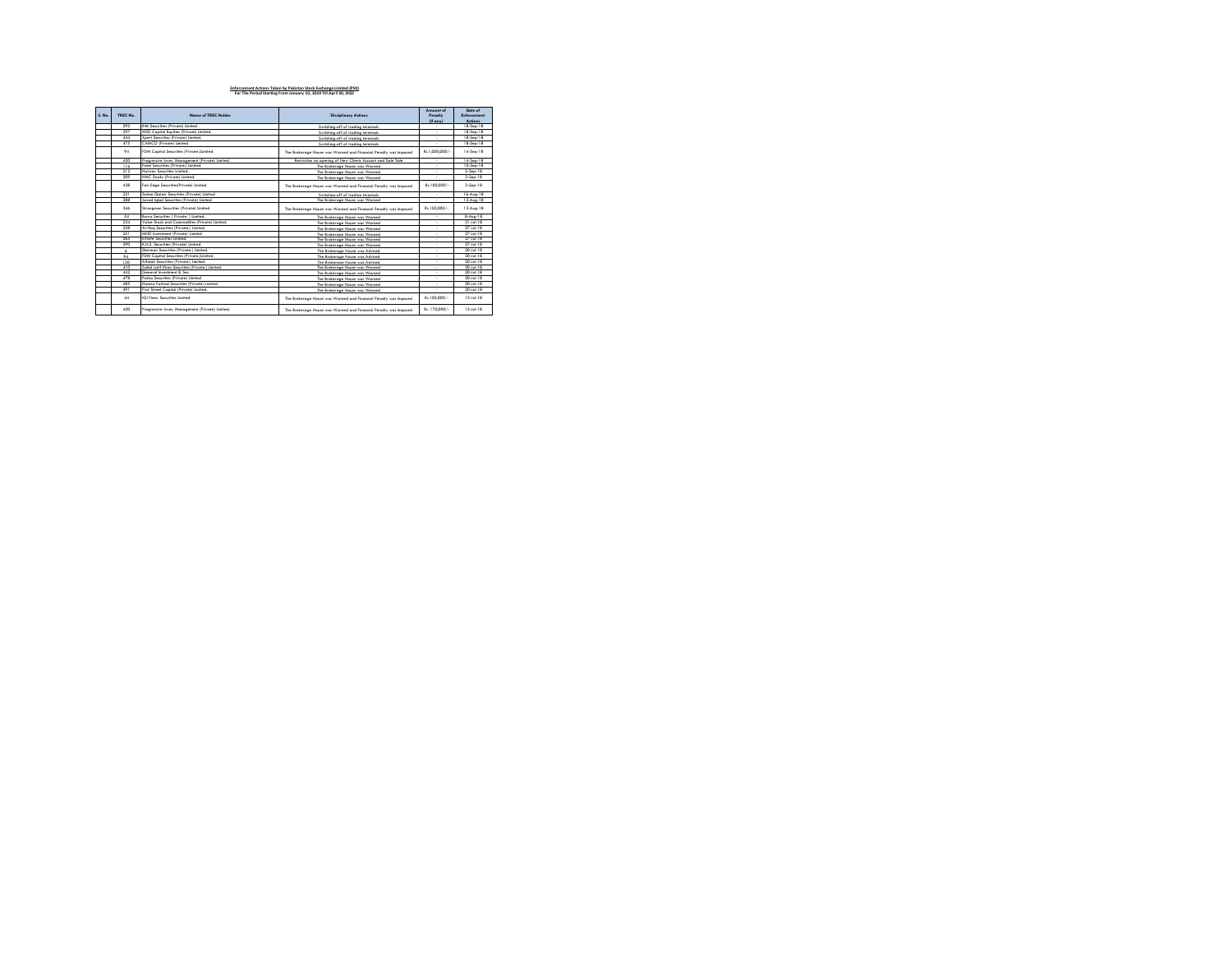| S. No.                          | TREC No.            | Name of TREC Holder                                                                                  | <b>Disciplinary Actions</b>                                  | Amount of<br>Penalty<br>$(E \text{ env})$ | Date of<br>Enforcement<br>Actions     |
|---------------------------------|---------------------|------------------------------------------------------------------------------------------------------|--------------------------------------------------------------|-------------------------------------------|---------------------------------------|
| $\mathbf{1}$                    | 094                 | FDM Capital Securities (Private) Limited                                                             | nt (MSD) :<br>Warned                                         |                                           | 20-Apr-22                             |
| 3                               | 094<br>016          | DM Capital Securities (P<br><b>DJM Securities Limited</b>                                            | <b>Profit Confisco</b><br>Penalty Imposed                    | 60,450                                    | $20 - A \text{ or } -22$<br>26-Apr-22 |
| $\overline{4}$<br>5             | 016                 | <b>DJM Securities Limited</b>                                                                        | <b>Profit Confiscated</b>                                    | 4.600                                     | $26 - A or - 22$                      |
| 6                               | 094<br>058          | FDM Capital Securities (Private) Limited<br>Dawood Equities Limited                                  | <b>Profit Confiscated</b><br>Warned                          | 1.595                                     | $20 - A \text{ or } -22$<br>15-Feb-22 |
|                                 | 058<br>058          | Jawood Eauities Limited<br>Dawood Eauities Limited                                                   | Penalty Imposed<br>Penalty Imposed                           | 75,000<br>75,000                          | 15-Feb-22<br>15-Feb-22                |
| $\frac{8}{9}$<br>10             | 163                 | Friendly Securities (Private) Limited                                                                | Profit Confiscated                                           | 4.147                                     | 11-Feb-22                             |
|                                 | 163<br>163          | Friendly Securities (Private) Limited<br>Friendly Securities (Private) Limited                       | Warned<br>Penalty Imposed                                    | 27,125                                    | 11-Feb-22<br>11-Feb-22                |
| 12                              | 163                 | Friendly Securities (Private) Limited                                                                | Penalty Imposed<br><b>Profit Confiscote</b>                  | 90,356                                    | 11-Feb-22                             |
| 13                              | 163                 | Friendly Securities (Private) Limited                                                                | <b>Penalty Imposed</b>                                       | 62.025                                    | 11-Feb-22                             |
| $\frac{14}{15}$                 | 163                 | Friendly Securities (Private) Limited                                                                | <b>Profit Confiscated</b><br>Penalty Impared                 | 58.506                                    | 11-Feb-22                             |
| 16                              | 163<br>442          | Friendly Securities (Private) Limited<br>General Investment & Securities (Private) Limited           | Worned<br>warned                                             |                                           | 11-Feb-22<br>7-Feb-22                 |
| $\overline{17}$                 | $\frac{442}{127}$   | General Investment & Securities (Privat<br>H. M. Idrees H. Adam (Private) Limited                    |                                                              |                                           | 7.F                                   |
| 18<br>19                        | 442                 | General Investment & Securities (Private) Limited                                                    | <b>Profit Confiscated</b><br>warned                          | 305                                       | 7-Feb-22<br>7-Feb-22                  |
| 20<br>21                        | $\frac{442}{442}$   | Ceneral Investment & Securities (Private) United<br>General Investment & Securities (Private) United |                                                              |                                           | 7-Feb-22                              |
| $\frac{22}{23}$                 | 442                 | General Investment & Securities (Private) Limited                                                    | warned<br>warned                                             |                                           | 7-Feb-22<br>7-Feb-22                  |
|                                 | 447<br>022          | General Investment & Securities (Private) Limited<br><b>BMA Capital Management Limited</b>           | warned<br>Advised                                            |                                           | 7.Feb. 22<br>$21$ -Jan- $22$          |
| $\frac{24}{25}$<br>26           | 203                 | Brains Securities (Private) Limited                                                                  | Advised                                                      |                                           | $21$ -Jan- $22$                       |
|                                 | 108<br>156          | Azee Securities (Private) Limited<br>Z.A. Ghaffar Securities (Prix) Limited                          | Advised<br>Worner                                            |                                           | $21$ -Jan- $22$<br>14-Jan-22          |
| $\frac{27}{28}$ $\frac{29}{30}$ | 194<br>nen          | <b>MRA Securities Limited</b><br>Darson Securities Limited                                           | Advised<br>Advised                                           |                                           | 14-Jan-22<br>14-los                   |
|                                 | 332                 | Fruit Securities & Brokerage Limited                                                                 | Advised                                                      |                                           | 14-Jan-22                             |
| 31                              | 524                 | <b>AKIK Capital (Private) Limited</b><br>Alfa Adhi Securities (Private) Limited                      | Advised<br>Artvisart                                         |                                           | 14-Jan-22<br>13. Inn. 27              |
| 32<br>33                        | $rac{10}{2}$        | th Securities (Private) Limited<br>3ro                                                               | Advised                                                      |                                           | 13-Jan-22                             |
| $\frac{34}{35}$                 | 187<br>1 cm         | SAZ Capital Securities (Pvt.) Ltd.<br>Askeri Sacuritias Limitad                                      | Warned                                                       |                                           | 22-Nov-21<br>Mar.                     |
| $\overline{\mathbf{z}}$<br>37   | 332<br>169          | Trust Securities & Brokerage Limited<br>Pearl Securities Limited                                     | Worned                                                       |                                           | 1-Nov-<br>21<br>$1 - 146 - 21$        |
| 38<br>39                        | 169                 | <b>Penri Securities Limited</b>                                                                      | <b>Pennity Impound</b>                                       | 20,000                                    | 1.64.21                               |
| $\frac{1}{40}$                  | 169<br>169          | earl Securities Limited<br>Pearl Securities Limited                                                  | enalty Impared<br>Penalty Imposed                            | 20,000                                    | $1 - 14 - 2$<br>$1 - 14 - 21$         |
| 41                              | 169                 | Pearl Securities Limited<br>urities Limited                                                          | Worned<br>oltv-le                                            | 18.654                                    | 1-Jul-21                              |
| $\frac{42}{43}$                 | 169<br>045          | <b>Bhavani Securities (Private) Limited</b>                                                          | Worned                                                       |                                           | 28-Jun-21                             |
| 44<br>45                        | 045                 | <b>Bhavani Securities (Private) Limited</b><br>havani Securities (Private) L                         | Worned<br>Penalty Impo                                       | 10,000                                    | 28-Jun-21<br>$28 - km - 21$           |
| 46<br>47                        | $045$<br>045<br>045 | <b>Bhayani Securities (Private) Limited</b><br><b>Bhavani Securities (Private) Limited</b>           | Penalty Imposed<br>Penalty Imposed                           | 10,000<br>10,000                          | 28-Jun-21<br>28-Jun-21                |
| 48                              | 045                 | urities (Private) Lis                                                                                | Worne                                                        |                                           |                                       |
| 49<br>$\overline{50}$           | 045                 | <b>Bhavani Securities (Private) Limited</b><br><b>Bhavani Securities (Private) Limited</b>           | Penalty Imposed<br>Penalty Imposed                           | 10,000<br>13.053                          | 28-Jun-21<br>28-Jun-21                |
| 51                              | 045                 | <b>Bhayani Securities (Private) Limited</b>                                                          | Worned                                                       |                                           | 28-Jun-21                             |
| $rac{5}{52}$                    | 121<br>116          | ialim Sozer Securities (Private) Lin<br>Patel Securities (Private) Limited                           | Warring<br>Worning                                           |                                           | $1-Aor-21$<br>$2-Apr-21$              |
| $rac{54}{55}$                   | 049<br>049          | Multiline Securities (Pvt.) Ltd.<br>tubline Securities (Pvt.) Ltd                                    | Penalty Imposed<br>Penalty Impased                           | 10,000<br>10,700                          | $6-Mav-21$<br>$6-May-2$               |
| 56                              | 049                 | Multiline Securities (Pvt.) Ltd.                                                                     | Penalty Imposed                                              | 10,000                                    | $6-May-21$                            |
| $\frac{57}{58}$                 | 049<br>049          | Multiine Securities (Pvt.) Ltd<br>Multiine Securities (Pvt.) Ltd                                     | Penalty in<br>Penalty Imposed                                | 10,000                                    | $6-Mor-21$<br>6-May-21                |
| 60                              | 049<br>0.49         | Multiline Securities (Pvt.) Ltd.                                                                     | Penalty Imposed                                              | 10.000<br>10 OOC                          | 6-May-21                              |
| 61                              | 049                 | Muhiline Securities (Pvt.) Ltd.<br>Muhiline Securities (Private) Limited                             | Penalty Imposed                                              | 3,280                                     | 6-May-21                              |
| 62<br>63                        | 049<br>049          | Multiline Securities (Private) Limited<br>Multiine Securities (Private) Limited                      | Penalty Imposed<br>Worring                                   | 14,615                                    | $6-Mor-21$<br>$6-Mor-21$              |
| $rac{64}{65}$                   | 049                 | Multiline Securities Limited                                                                         | Penalty Imposed                                              | 10.000                                    | 6-May-21                              |
| 66                              | 049<br>049          | Multiline Securities Limited<br>Multiline Securities Limited                                         | Penalty Imposed<br>Penalty Impared                           | 10,000<br>10,000                          | $6-Mor-21$<br>$6-May-21$              |
| $rac{67}{68}$                   | 049<br>049          | tultiine Securities Limited<br>Mobiline Securities Limited                                           | Penalty Imp<br>Penalty Imposed                               | 12.520<br>13.500                          | $6-Mor-21$<br>$6-May-21$              |
| 69                              | 116                 | Patel Securities (Private) Limited                                                                   | Warning                                                      |                                           | $2-Anr-21$                            |
| $\frac{70}{71}$                 | 049<br>116          | tubline Securities Limited<br>Patel Securities (Private) Limited                                     | Worring<br>Warning                                           |                                           | $6-Mor-21$<br>2-Apr-21                |
| $\frac{72}{73}$                 | 049<br>049          | Multiline Securities Limited<br>Multime Securities Limited                                           | Warning<br>Worring                                           |                                           | 6-May-21<br>$6-Mor-21$                |
|                                 | 049                 | Multiline Securities Limited                                                                         | Penalty Impose                                               | 13,870                                    | 6-May-21                              |
| 75<br>76<br>77<br>78            | 049<br>128          | Multiline Securities Limited<br><b>BIPL Securities Limited</b>                                       | Warning                                                      |                                           | 6-May-21<br>22-Mar-21                 |
|                                 | 145<br>145          | Adom Securities (Pvt.) Ltd.<br>Adom Securities (Pvt.) Ltd.                                           | Worned<br>Worned                                             |                                           | 22-Mor-21<br>22-Mar-21                |
| 79                              | 162                 | Aba Ali Habib Securities (Private) Limited                                                           | Worned                                                       |                                           | 22-Mar-2                              |
| $rac{60}{81}$                   | 102<br>162          | Growth Securities (Pvt.) Limited<br>Aba Ali Habib Securities (Private) Limited                       | Worned<br>Worned                                             |                                           | 22-Mar-21<br>22-Mar-21                |
| $rac{82}{83}$                   | 194                 | MRA Securities (Private) Limite<br>Adam Securities (Pvt.) Ltd.                                       | Worn                                                         |                                           | 22-Mar-21                             |
|                                 | 145<br>145          | Adom Securities (Pvt.) Ltd.                                                                          | Worned<br>Advised                                            |                                           | 22-Mar-21<br>22-Mar-21                |
| 85                              | 145                 | Adom Securities (Pvt.) Ltd.<br>Adom Securities (Pvt.) Ltd.                                           | Worned                                                       |                                           | 2.1 <sub>h</sub><br>22-Mar-21         |
| $\frac{86}{87}$                 | 145                 | Adam Securities (Pvt.) Ltd.                                                                          | Worned                                                       |                                           | 22-Mar-21                             |
| 88<br>89                        | $\frac{145}{145}$   | Adom Securities (Pvt.) Ltd.<br>Adom Securities (Pvt.) Ltd.                                           | Worned<br>Warned                                             |                                           | 22-Mar-21<br>22-Mar-21                |
| $\frac{90}{91}$                 | 102<br>102          | Growth Securities (Pvt.) Limited<br>Growth Securities (Pvt.) Limited                                 | Worned<br>Worned                                             |                                           | 22-Mar-21<br>22-Mar-21                |
|                                 | 102                 | Growth Securities (Pvt.) Limited                                                                     | Worned                                                       |                                           | 22-Mar-21                             |
| $\frac{92}{93}$<br>93           | 102<br>194          | Growth Securities (Pvt.) Limited                                                                     | Worned<br>Warned                                             |                                           | 22-Mar-21<br>22-Mar-21                |
| 95<br>96<br>97                  | 194                 | MRA Securities (Private) Limited<br>MRA Securities (Private) Limited                                 | Worned                                                       |                                           | 22-Mar-21                             |
|                                 | 194<br>194          | <b>MRA Securities (Private) Limited</b><br>MRA Securities (Private) Limited                          | Worned<br>Worner                                             |                                           | 22-Mar-21<br>22-Mor-21                |
| 98<br>99                        | 128<br>128          | <b>BIPL Securities Limited</b><br><b>BIPL Securities Limited</b>                                     | Worned<br>Warned                                             |                                           | 22-Mor-21<br>22-Mar-21                |
| $\frac{100}{101}$               | 128                 | <b>BIPL Securities Limited</b>                                                                       | Wornard                                                      |                                           | 22-Mov-21                             |
| $\frac{102}{103}$               | 167<br>162          | Aba Ali Habib Securities (Private) Limited<br>Aba Ali Habib Securities (Private) Limited             | Worner<br>Warned                                             |                                           | 22-Mar-21<br>22-Mar-21                |
| 104                             | 140<br>149          | Also Ali Hobib Securities (Privote) limited<br><b>IS Global Capital Limiter</b>                      | <b>Magazine</b>                                              |                                           | $22.44 \times 21$<br>22-Mar-21        |
| 105                             | 102                 | Growth Securities (Pvt.) Limited                                                                     | Worned                                                       |                                           | 22-Mar-21                             |
| $\frac{106}{107}$               | 102<br>102          | Growth Securities (Put I Limited<br>Growth Securities (Pvt.) Limited                                 | Wrenad                                                       |                                           | 22-Mov-21<br>22-Mar-21                |
| 108                             | 145                 | Adom Securities (Pvt.) Ltd.                                                                          | Worned                                                       |                                           | 22-Mar-21                             |
| 109<br>110                      | 145<br>108          | Adom Securities (Pvt.) Ltd.<br>rities (Pvt.) Ltd                                                     | Worned<br>Pennity in                                         | 11.445                                    | 22-Mar-21                             |
| ïΪ<br>112                       | 169<br>108          | Pearl Securities Limited<br>Azee Securities (Pvt.) Ltd.                                              | Worned<br>Penalty Impased alona with confiscation of profits | 11.140                                    | $6-Mar-20$<br>6-Mar-20                |
| 113                             | 169                 | Pearl Securities Limited                                                                             |                                                              |                                           |                                       |
| 114<br>115                      | 169<br>155          | Pearl Securities Limited<br><b>B &amp; B Securities (Private) Limited</b>                            | Warned<br>Advised                                            |                                           | 6-Mar-20<br>25-Feb-20                 |
| 116<br>117                      | 232                 | if Latif Sec (Pvt) Ltd                                                                               |                                                              |                                           | $15-N01$                              |
| 118                             | 068<br>350          | Zafar Securities (Private) Limited<br>Guirez Sec                                                     | Worned<br>Worned                                             |                                           | 15-Nov-19<br>15-Nov-19                |
| 119                             | 482                 | New Peak Securities (Private) Limited                                                                | Worned                                                       |                                           | 15-Nov-19<br>15-Nov-19                |
| $\frac{120}{121}$               | 482<br>068          | New Peak Searities (Private) Lim<br>Zafar Securities (Private) Limited                               | Worner<br>Warned                                             |                                           | 15-Nov-19                             |
| $\frac{122}{123}$               | 068<br>068          | Zafar Securities (Private) Limited<br>Teller Sacurities (Priveta) Limitar                            | Worned                                                       |                                           | 15-Nov-19<br>15.New.19                |